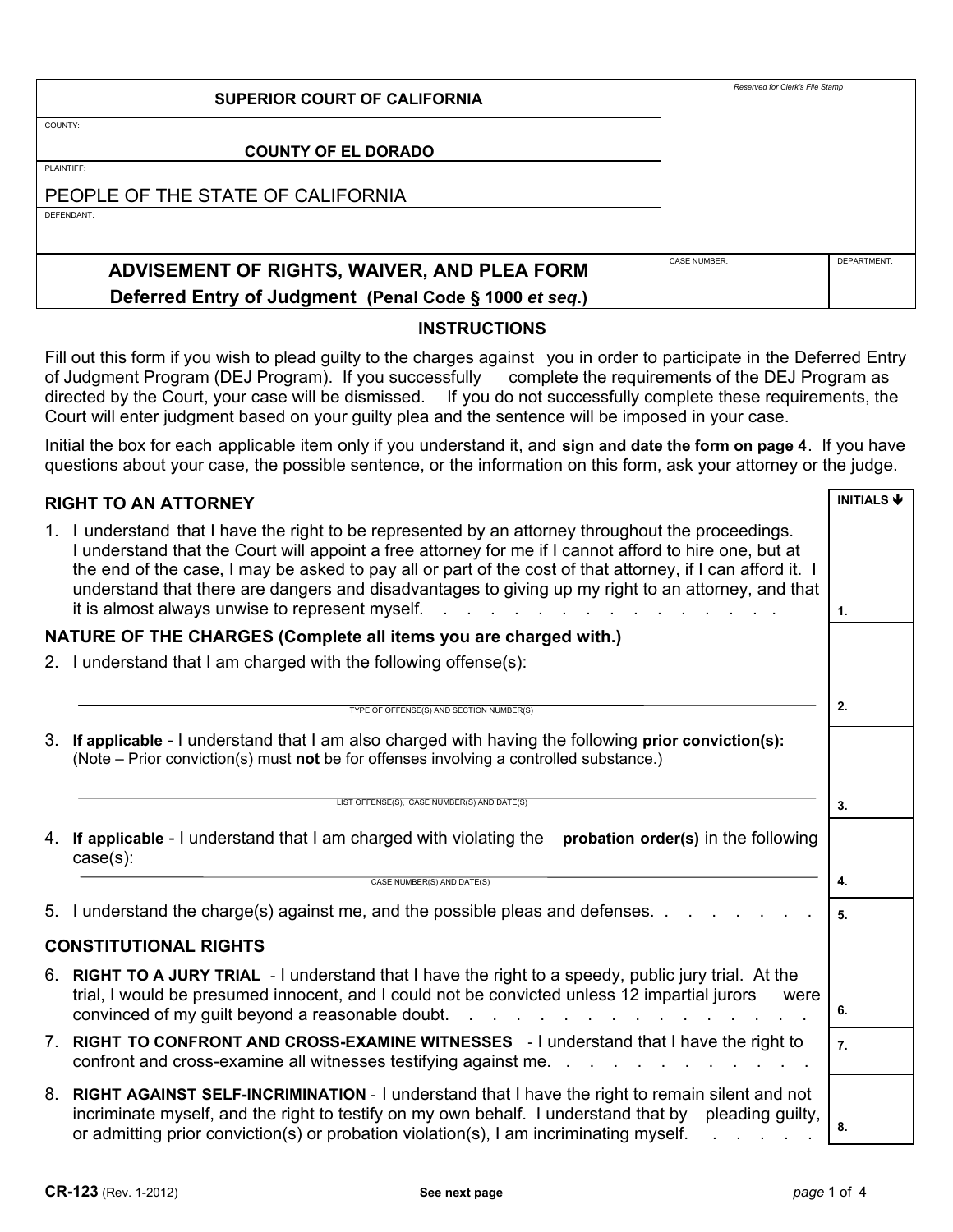| <b>CONSTITUTIONAL RIGHTS (Continued)</b>                                                                                                                                                                                                                                                                                                                                                                                                                                                                                   | <b>INITIALS <math>\blacklozenge</math></b> |
|----------------------------------------------------------------------------------------------------------------------------------------------------------------------------------------------------------------------------------------------------------------------------------------------------------------------------------------------------------------------------------------------------------------------------------------------------------------------------------------------------------------------------|--------------------------------------------|
| 9. RIGHT TO PRODUCE EVIDENCE - I understand that I have the right to present evidence and to<br>have the Court issue subpoenas to bring into court all witnesses and evidence favorable to me, at<br>no cost to me.                                                                                                                                                                                                                                                                                                        | 9.                                         |
| <b>PRIOR CONVICTIONS AND PROBATION VIOLATIONS</b>                                                                                                                                                                                                                                                                                                                                                                                                                                                                          |                                            |
| 10. If applicable - I understand that I have all of the above constitutional rights for<br>all of the charges<br>against me, including any charged prior convictions or probation violations. However, for a charge<br>of violating probation, I do not have the right to a jury trial, although I do have the right to a hearing                                                                                                                                                                                          | 10.                                        |
| SPEEDY PRELIMINARY HEARING (For charged felony offenses only)                                                                                                                                                                                                                                                                                                                                                                                                                                                              |                                            |
| 11. If applicable - I understand that if I am charged with a<br>felony, I have a statutory right to a<br>preliminary hearing, and a right that this hearing be held within a specified period of time. I would<br>also have all of the above constitutional rights at the hearing, except that it would be conducted<br>before a judge, rather than before a jury. (Note - Please complete No. 17 below.).                                                                                                                 | 11.                                        |
| <b>WAIVER OF RIGHTS</b>                                                                                                                                                                                                                                                                                                                                                                                                                                                                                                    |                                            |
| Understanding all of the above, for all of the charges in this case, including any prior convictions or<br>probation violations, which may be presented against me at my trial (and preliminary hearing):                                                                                                                                                                                                                                                                                                                  |                                            |
| 12. I give up my right to an attorney, and I choose to represent myself. (Does not apply if you have an attorney.)                                                                                                                                                                                                                                                                                                                                                                                                         | 12.                                        |
| 13. I give up my right to a jury trial. (Does not apply to charged probation violations or to preliminary hearing).                                                                                                                                                                                                                                                                                                                                                                                                        | 13.                                        |
| 14. I give up my right to confront and cross-examine witnesses                                                                                                                                                                                                                                                                                                                                                                                                                                                             | 14.                                        |
| 15. I give up my right to remain silent and to not incriminate myself.                                                                                                                                                                                                                                                                                                                                                                                                                                                     | 15.                                        |
| 16. I give up my right to produce evidence and witnesses on my own behalf.                                                                                                                                                                                                                                                                                                                                                                                                                                                 | 16.                                        |
| 17. If applicable - I give up my right to a preliminary hearing before a judge as to any felony offenses. I<br>also give up my right to have that hearing held within the specified period.                                                                                                                                                                                                                                                                                                                                | 17.                                        |
| PARTICIPATION IN DEFERRED ENTRY OF JUDGMENT (DEJ) PROGRAM                                                                                                                                                                                                                                                                                                                                                                                                                                                                  |                                            |
| 18. I understand that as part of the DEJ Program, I will be required to successfully complete a drug<br>program for a period of between 18 months to 3 y ears, as determined by the Court. I will also be<br>required to pay a drug program fee, depending on my ability to pay.                                                                                                                                                                                                                                           | 18.                                        |
| 19. I understand that the Court will order me to pay a DEJ restitution fee. Depending on my ability to<br>pay, the Court will also order me to pay administrative fees of up to \$300 if the offense is a<br>misdemeanor, or up to \$500 if the offense is a felony, and to reimburse the probation department<br>for the reasonable costs of program investigation or progress reports filed with the Court                                                                                                               | 19.                                        |
| 20. I understand that I may be required to undergo urine analysis to test for the presence of drugs, but<br>the results will not be admissible as the basis of any new criminal prosecution or proceeding.                                                                                                                                                                                                                                                                                                                 | 20.                                        |
| 21. I understand that if I successfully complete the DEJ Program, my guilty plea will not constitute a<br>conviction, unless a judgment of quilt is entered as<br>specified in number 22 below. (But see<br>numbers 24-25.) I must still disclose my arrest upon request if I apply for a position as a peace<br>officer. If I plead guilty based on a forged or altered drug prescription (H.&S. Code<br>$§$ 11368), I<br>may still be subject to disciplinary action or denial of a license by an administrative agency. | 21.                                        |
| 22. I understand that the Court may, after notice to me, schedule a hearing for sentencing and,<br>thereafter, enter judgment if: (1) I<br>perform unsatisfactorily in the DEJ Program; or (2) I am<br>convicted of any felony; or (3) I am convic ted of any misdemeanor indicating a propensity for<br>violence; or (4) I engage in any other criminal conduct rendering me unsuitable for deferred entry<br>of judgment.                                                                                                | 22.                                        |
| 23. I understand that I have a right to wait from 6 hours to 5 days prior to the pronouncement of the<br>judgment for a misdemeanor, and to wait up to a maximum of 20 judicial days for a felony. I give<br>up this right in order to participate in the DEJ Program.                                                                                                                                                                                                                                                     | 23.                                        |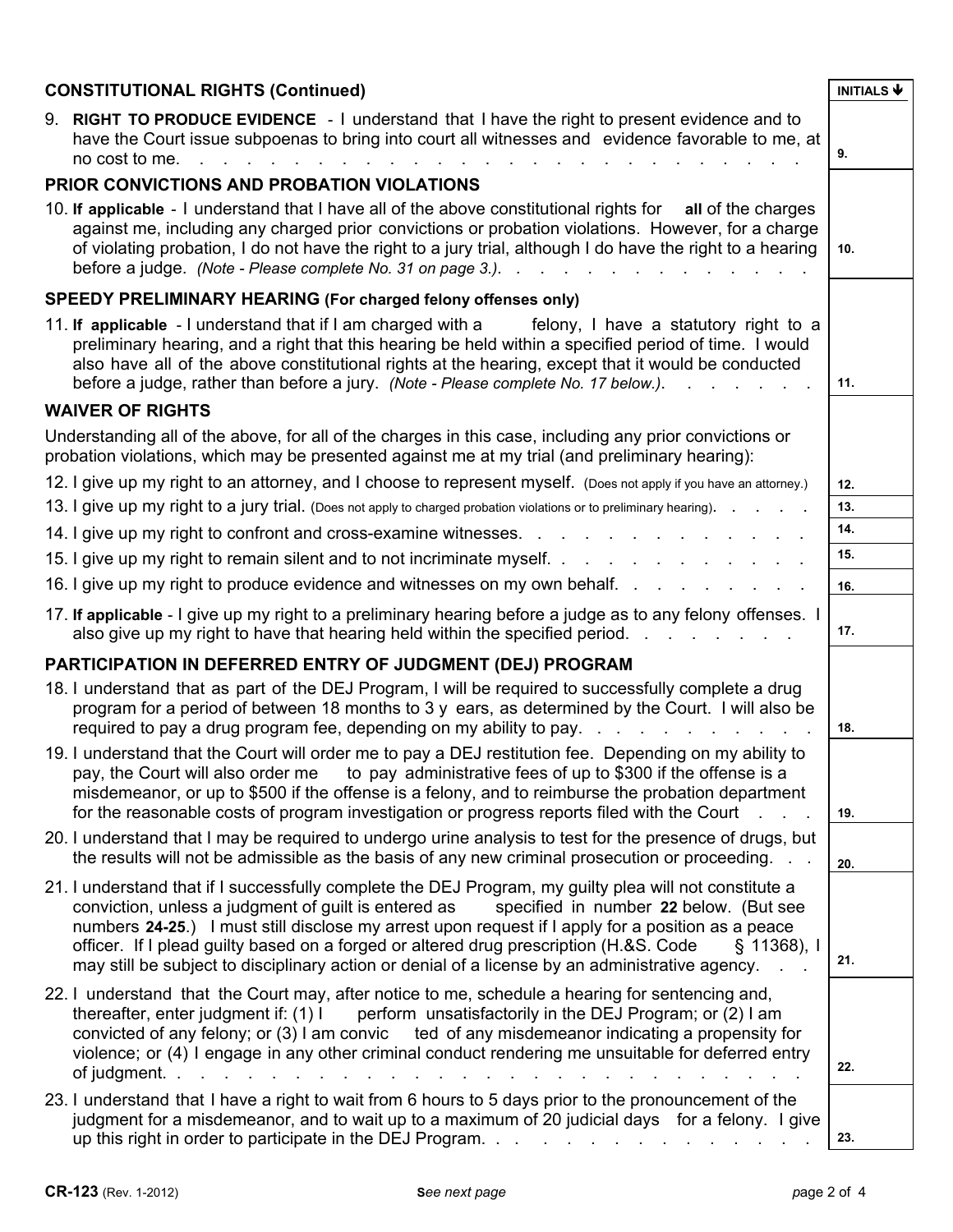| <b>PARTICIPATION IN DEJ PROGRAM (Continued)</b><br>24. I understand that if I am not a citizen, my guilty plea could result in my deportation, exclusion from<br>admission to this country, or denial of naturalization, even if I complete the DEJ Program.                                                                                                                                       |             |      |             | <b>INITIALS <math>\blacklozenge</math></b> |            |
|----------------------------------------------------------------------------------------------------------------------------------------------------------------------------------------------------------------------------------------------------------------------------------------------------------------------------------------------------------------------------------------------------|-------------|------|-------------|--------------------------------------------|------------|
| 25. I understand that my guilty plea in this case may be grounds for violating probation or parole which<br>has previously been granted to me in any other case, even if I complete the DEJ Program                                                                                                                                                                                                |             |      |             |                                            | 24.<br>25. |
| <b>CONSEQUENCES OF TERMINATION OF PARTICIPATION IN DEJ PROGRAM</b><br>26. I understand that if I fail to complete the DEJ Program, or if I violate any terms or conditions of the<br>DEJ Program, including for any reason indicated in number 22 above, and if the Court enters<br>judgment and sentences me, the information in numbers 27-30 below will apply to me.                            |             |      |             |                                            | 26.        |
| <b>CONSEQUENCES OF PLEA OF GUILTY IF THE COURT IMPOSES JUDGMENT</b>                                                                                                                                                                                                                                                                                                                                |             |      |             |                                            |            |
| 27. Penalty: I understand that the possible consequences for the offense(s) charged include the<br>following:                                                                                                                                                                                                                                                                                      |             |      |             |                                            |            |
| <b>SECTION NUMBER</b>                                                                                                                                                                                                                                                                                                                                                                              | JAIL - MIN. | MAX. | FINE - MIN. | MAX.                                       |            |
| OTHER CONSEQUENCES :                                                                                                                                                                                                                                                                                                                                                                               |             |      |             |                                            |            |
| <b>SECTION NUMBER</b>                                                                                                                                                                                                                                                                                                                                                                              | JAIL - MIN. | MAX. | FINE - MIN. | MAX.                                       |            |
| OTHER CONSEQUENCES :                                                                                                                                                                                                                                                                                                                                                                               |             |      |             |                                            |            |
| <b>SECTION NUMBER</b>                                                                                                                                                                                                                                                                                                                                                                              | JAIL - MIN. | MAX. | FINE - MIN. | MAX.                                       |            |
| OTHER CONSEQUENCES :                                                                                                                                                                                                                                                                                                                                                                               |             |      |             |                                            |            |
| <b>SECTION NUMBER</b>                                                                                                                                                                                                                                                                                                                                                                              | JAIL - MIN. | MAX. | FINE - MIN. | MAX.                                       |            |
| OTHER CONSEQUENCES :                                                                                                                                                                                                                                                                                                                                                                               |             |      |             |                                            |            |
| <b>SECTION NUMBER</b>                                                                                                                                                                                                                                                                                                                                                                              | JAIL - MIN. | MAX. | FINE - MIN. | MAX.                                       | 27.        |
| OTHER CONSEQUENCES                                                                                                                                                                                                                                                                                                                                                                                 |             |      |             |                                            |            |
| 28. I understand that if judgment is imposed, in addition to the fine, the Court will add<br>which will significantly increase the amount I must pay . I may also be ordered to make restitution<br>and to pay a restitution fine of \$120 to \$1,000 for a misdemeanor, or \$240 to \$10,000 for a felony,<br>unless the Court finds compelling and extraordinary reasons not to impose the fine. |             |      |             | assessments                                | 28.        |
| 29. I understand that if judgment is imposed, I may be required to register with the police as a<br>controlled substance offender. Failure to do so would constitute a misdemeanor.                                                                                                                                                                                                                |             |      |             |                                            | 29.        |
| 30. I understand that if judgment is imposed, I have a right to be sentenced by the judge who accepts<br>my guilty plea in this case. I freely and voluntarily give up this right.<br>and the state of the state                                                                                                                                                                                   |             |      |             | 30.                                        |            |
| 31. If applicable - I freely and voluntarily admit any prior convictions<br>and probation violations that I<br>listed on this form, and I give up my right to a hearing before a judge regarding any probation<br>violations. I understand that these admissions will increase the penalties in my case. .                                                                                         |             |      |             |                                            | 31.        |
| 32. If applicable - I understand that I have the right to enter my plea before, and to be sentenced by, a<br>judge. I give up this right and agree to enter my plea before, and to be sentenced by:                                                                                                                                                                                                |             |      |             |                                            |            |
|                                                                                                                                                                                                                                                                                                                                                                                                    |             |      |             |                                            | 32.        |